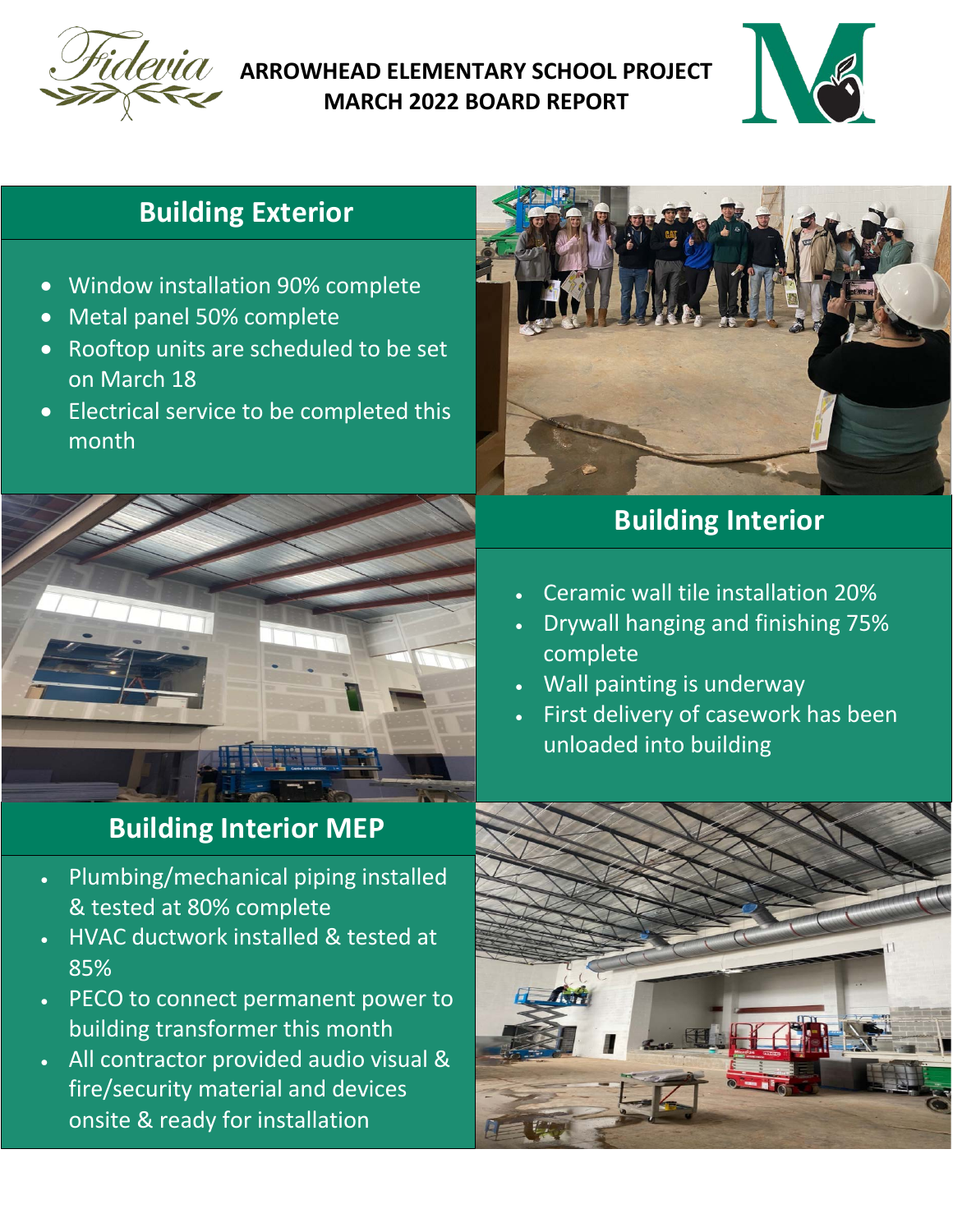



#### **Upcoming Work – March 2022 – April 2022**

- Terrazzo installation to begin
- Elevator delivery and installation
- HVAC RTU's to be picked to roof by crane
- Startup of Permanent HVAC system

| <b>BUDGET</b><br><b>Change Order Status (Based on Change Orders Approved to Date)</b> |                       |                                             |              |                                                     |  |  |  |
|---------------------------------------------------------------------------------------|-----------------------|---------------------------------------------|--------------|-----------------------------------------------------|--|--|--|
| Contractor                                                                            | <b>Bid Award Amts</b> | <b>App Change</b><br>Orders as of<br>3/8/22 | Current CO % | <b>Current Revised</b><br>Contracts as of<br>3/8/22 |  |  |  |
| E.R. Stuebner                                                                         | \$15,701,000.00       | \$119,153.20                                | 0.75%        | \$15,820,153.20                                     |  |  |  |
| Cedar Electric, Inc.                                                                  | \$3,461,000.00        | $- -$                                       | 0.00%        | \$3,461,000.00                                      |  |  |  |
| Trefz Mechanical, Inc. (PC)                                                           | \$1,524,067.00        | \$166,731.60                                | 0.9%         | \$1,690,798.60                                      |  |  |  |
| Trefz Mechanical, Inc. (MC)                                                           | \$3,467,844.00        | --                                          | 0.00%        | \$3,467,844.00                                      |  |  |  |
| <b>Total Contract Amounts</b>                                                         | \$24,153,911.00       | \$285,884.80                                | 1.1%         | \$24,439,795.80                                     |  |  |  |

| <b>BUDGET</b><br><b>Pending Change Orders</b> |                  |                            |                  |               |
|-----------------------------------------------|------------------|----------------------------|------------------|---------------|
| Contractor                                    | Change<br>Order# | <b>Description of Work</b> | <b>CO Amount</b> | <b>Status</b> |
|                                               |                  | None at this time          |                  |               |